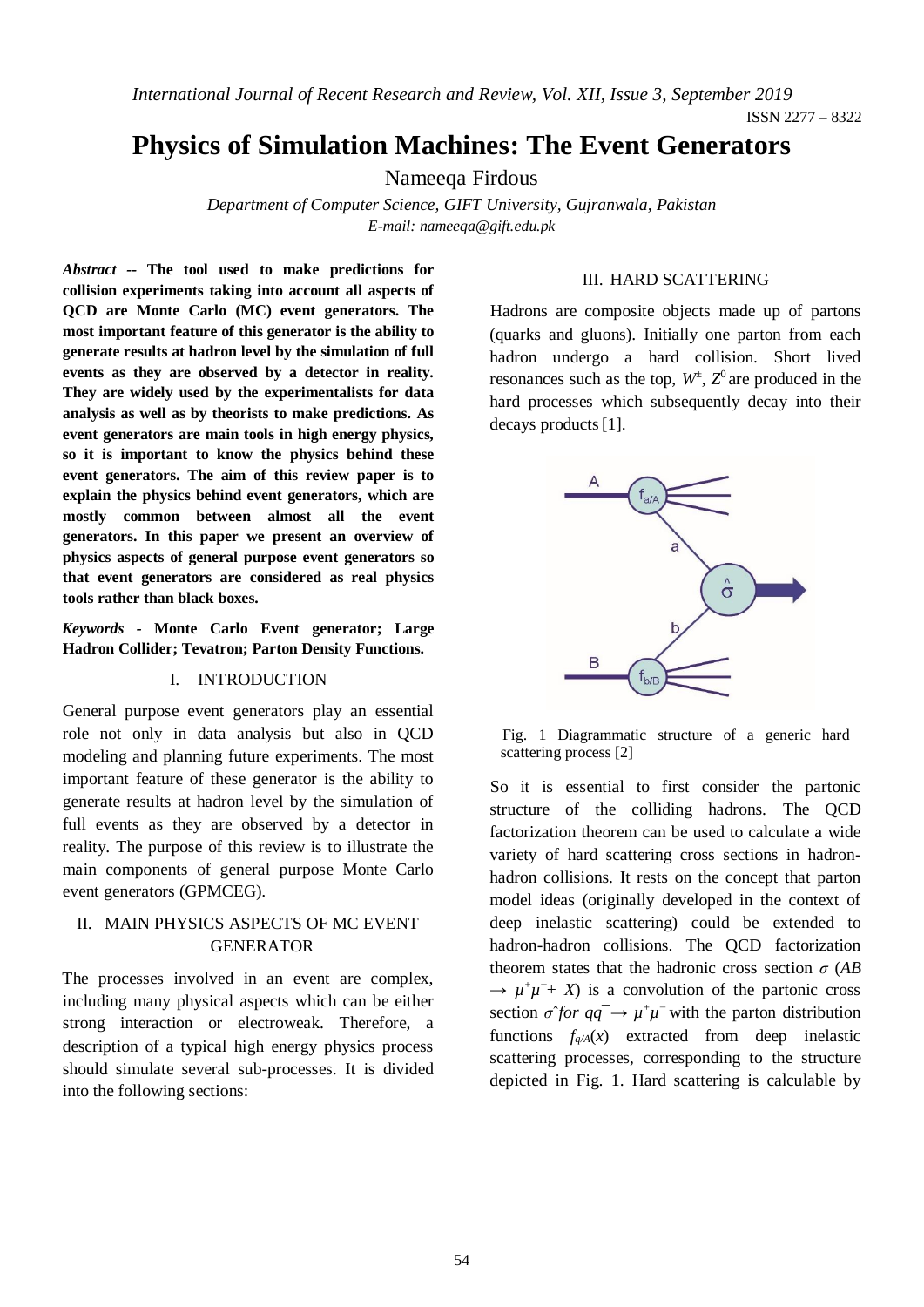perturbative quantum field theory, the starting point for which is Matrix Elements (MEs).

#### IV. PARTON SHOWER

Emissions associated with the two incoming colliding partons are called Initial State Radiation (ISR). Such emissions can be modeled by so calledspace like parton showers i.e. partons have  $m^2 = E^2 P^2 < 0$ . Emissions associated with outgoing partons are instead called Final State Radiation (FSR), and can be approximated by time like parton showers i.e. partons have  $m^2 = E^2 P^2 \ge 0$ . Fig. 2 shows schematically a hard hadron collision. Two hadrons (*A* and *B*) are coming in and one incoming parton in each hadron undergoes a hard scattering, resulting in outgoing partons. The hard scattering of the incoming partons at a scale *Q*, can be calculated using perturbative QCD.



Fig. 2 The factorization of a  $2\rightarrow$ n process

But all incoming and outgoing partons undergo branchings as well, giving rise to the parton showers (and to scale dependent PDFs). A lower order perturbative calculation fails to describe the shower behavior, where perturbative QCD calculations become too complicated at higher orders to be used. But an approximate perturbative treatment of QCD to all orders is adequate at describing the branching physics.

## V. MULTIPLE PARTON INTERACTIONS

As beam particles consists of multiple partons, so there is maximum probability for several interactions in the same event. These additional interactions arises

because one parton from one beam is scattering against various different partons from the other beam in a hadron-hadron collision.

# *Charged particle density, p* $\perp$ > 100MeV,  $\sqrt{s}$  = 7TeV



Fig. 3 Description of the charged particle multiplicity measured by the ATLAS experiment with/without MPI and parton showers [3], for particles with  $pt>100$  MeV, | η  $|<2.5^4$ 

Fig. 3 shows the comparison of the ATLAS minimum bias charged track multiplicity to a Monte Carlo model with and without MPI. It is clearly seen that the multiplicity distribution cannot be predicted without MPI. This behavior is independent of whether parton showers are included or not. Description of multiplicity distribution is a strongest argument that MPI must be included in realistic models of soft physics. Many calculationsof the total hadron hadron cross section [4-5] also support the presence of MPI.

Sjöstrand and van Zijl [6] proposed first detailed Monte Carlo model for perturbative MPI , still a similar physical picture is used in most modern implementations. Useful additional references can be found in [7-9].

#### VI. HADRONISATION

It is well known that QCD perturbation theory is accurately described at short distance scale whereas this theory breaks at large distances because partons interact strongly in this regime. Hadronization is